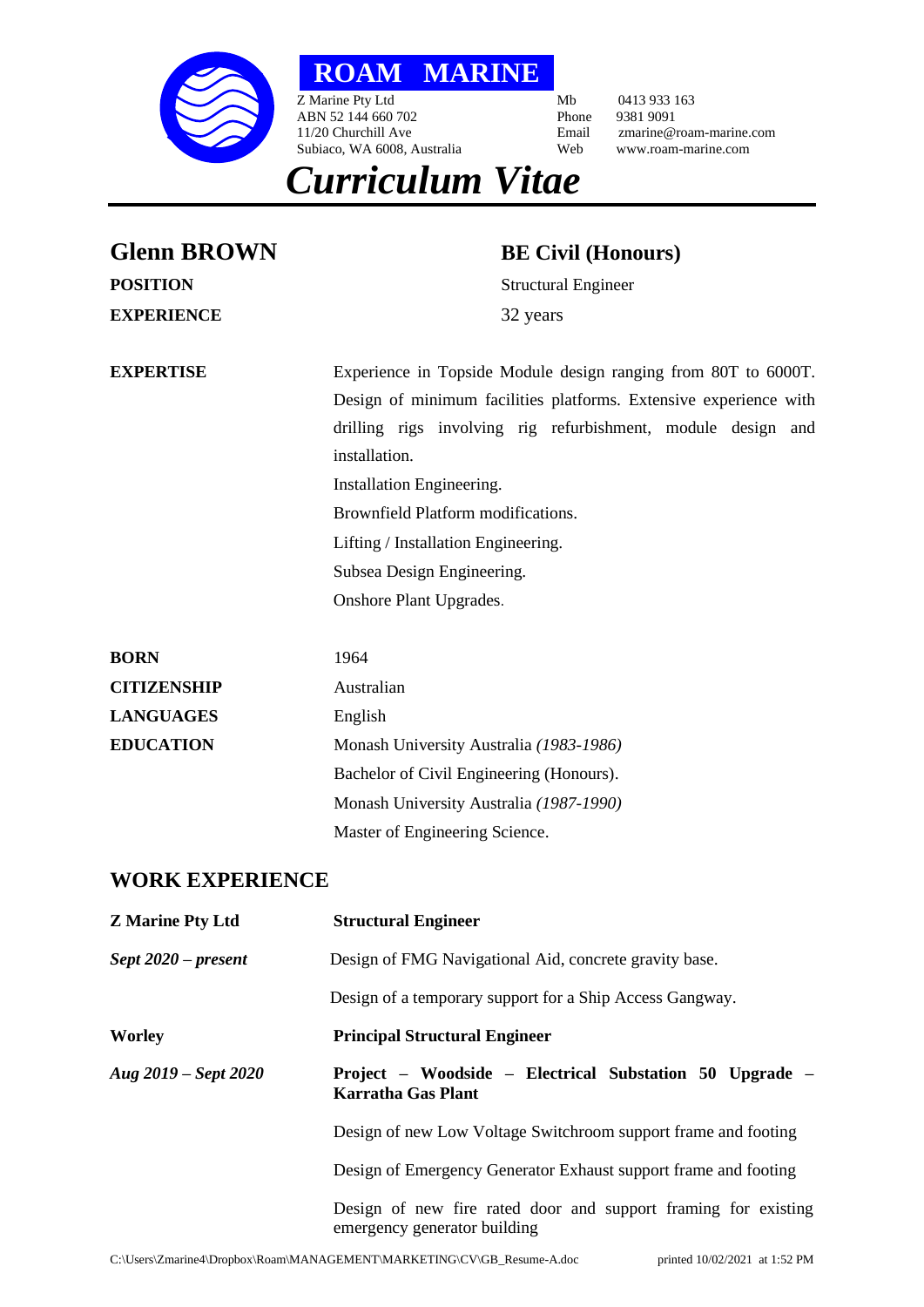|                                        | Design of electrical culvert.                                                                                |
|----------------------------------------|--------------------------------------------------------------------------------------------------------------|
|                                        | Design of electrical cable support frames                                                                    |
|                                        | Design Specification for Low voltage switchroom                                                              |
|                                        | Bridge and culvert design check for installation of LV Switchroom                                            |
|                                        | Project – Woodside - KGP Electrical Substation Upgrade –<br><b>Karratha Gas Plant</b>                        |
|                                        | FEED Study – Electrical Substation 50 and 57 Upgrade                                                         |
|                                        | Structural Scope for the Electrical Upgrade for Substation 50 and 57                                         |
|                                        | Project – Woodside - KGP Power Import Project<br>FEED Study – Independent Power supply to Karratha Gas Plant |
|                                        | <b>Project – Woodside – Pluto-NWS Interconnect Project</b>                                                   |
|                                        | Design of PRS Module for Road Transportation using SMPTs                                                     |
|                                        | Design of PRS Module for Sea Transportation including grillage for<br>vessel                                 |
| <b>Icon Engineering</b>                | <b>Lead Structural Engineer</b>                                                                              |
| Jan 2019 – Sept 2019                   | Project - KrisEnergy - Apsara Field Development                                                              |
|                                        | FEED Study - 6 well Minimum Facilities Platform. Topside and<br>Jacket.                                      |
|                                        | Project - Schlumberger – Well Test Equipment                                                                 |
|                                        | Design review of the Ocean Apex Semi-Submersible for equipment                                               |
|                                        | loads and design of grillages for well test equipment.                                                       |
|                                        | Project - Brunei Shell Petroleum - Field Development Study                                                   |
|                                        | Concept Design of a 4 Leg Jacket, Jackup Installed, in 60m water<br>depth.                                   |
|                                        | <b>Project - Woodside</b>                                                                                    |
|                                        | Grillage design for a Hydraulic Umbilical Reeler                                                             |
|                                        |                                                                                                              |
| <b>Wood Group PSN</b><br>$2014 - 2019$ | <b>Lead Structural Engineer</b><br>Project – Woodside – GWA Life Extension Project                           |
|                                        | Strengthening of GWA Module D                                                                                |
|                                        | <b>GWA Flare Tower Refurbishment</b>                                                                         |
|                                        |                                                                                                              |
|                                        | Design and installation of the Anemometer Support structure on the<br><b>GWA Flare Tower</b>                 |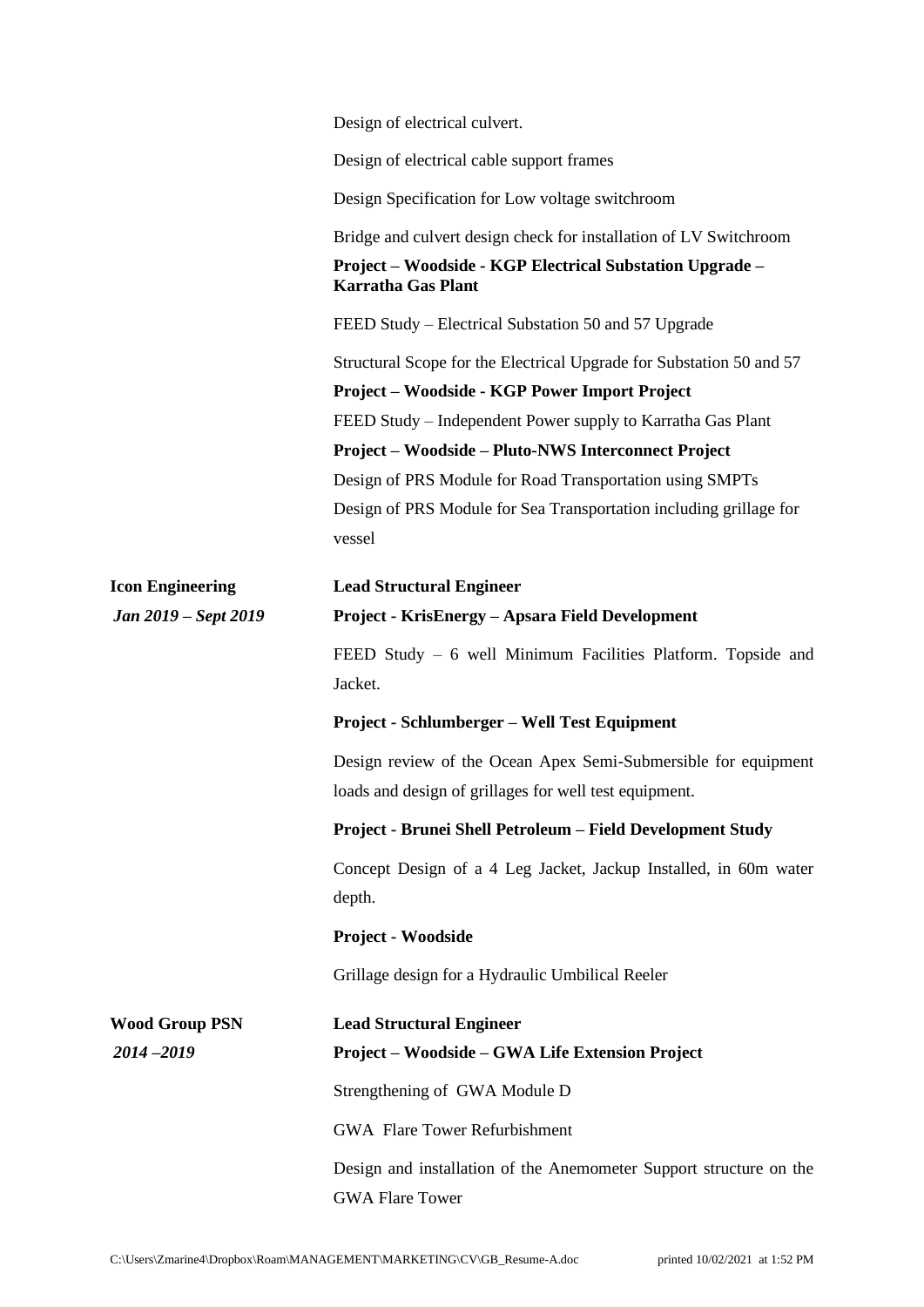# **Project – Woodside – NRA Flare Tip Replacement**

Design of a Temporary platform for the Removal / Installation of the HP and LP Flare tips using a helicopter

Design of a Davit and haulage system to assist the implementation works

Concept Design for the removal of the HP Flare Tip using a Davit system

*.* **Project - Woodside - Persephone - Subsea completion and tieback into NRA Platform***.*

Design of Subsea winch system.

Design of RESDV platform

Design of Riser Installation System

Offshore Supervisor for the conductor Lift and Subsea modifications.

Coordination and Supervision of construction works at King Bay Supply Base

## **WorleyParsons Senior Structural Engineer**

# *1993 – 2014* **Project - Exxonmobil – Hebron Platform**

Design of Upper Mezzanine Deck Level.

Design of MDS supports.

# **Project - INPEX – Ichthys Development**

Design of subsea Flowline End Termination Platforms (FLETS) and in-line T (ILT) Platforms.

## **Project - Woodside – Goodwyn A Platform**

Greater Western Flank Project – Installation engineering for the Riser and J –Tube. Designed an innovative solution that increased the safety and reduced the installation time offshore from 3 weeks to 1 week.

# **Project - Apache Energy - Ningaloo Vision FPSO Upgrade**

Structural design of an 1100 Tonne Compressor Module.

# **Project - Fortescue Metal Group – T155 Expansion Project**

Structural design and checking of several iron ore Transfer Stations and Drive Stations for loadout/ loadoff and sea transportation. Module weights varied from 200-500 Tonnes. Design of the seafastening and transportation steelwork.

## **Project - Woodside – North Rankin A Platform**

Structural design and installation of a Deluge Module for the NRA Deluge system upgrade.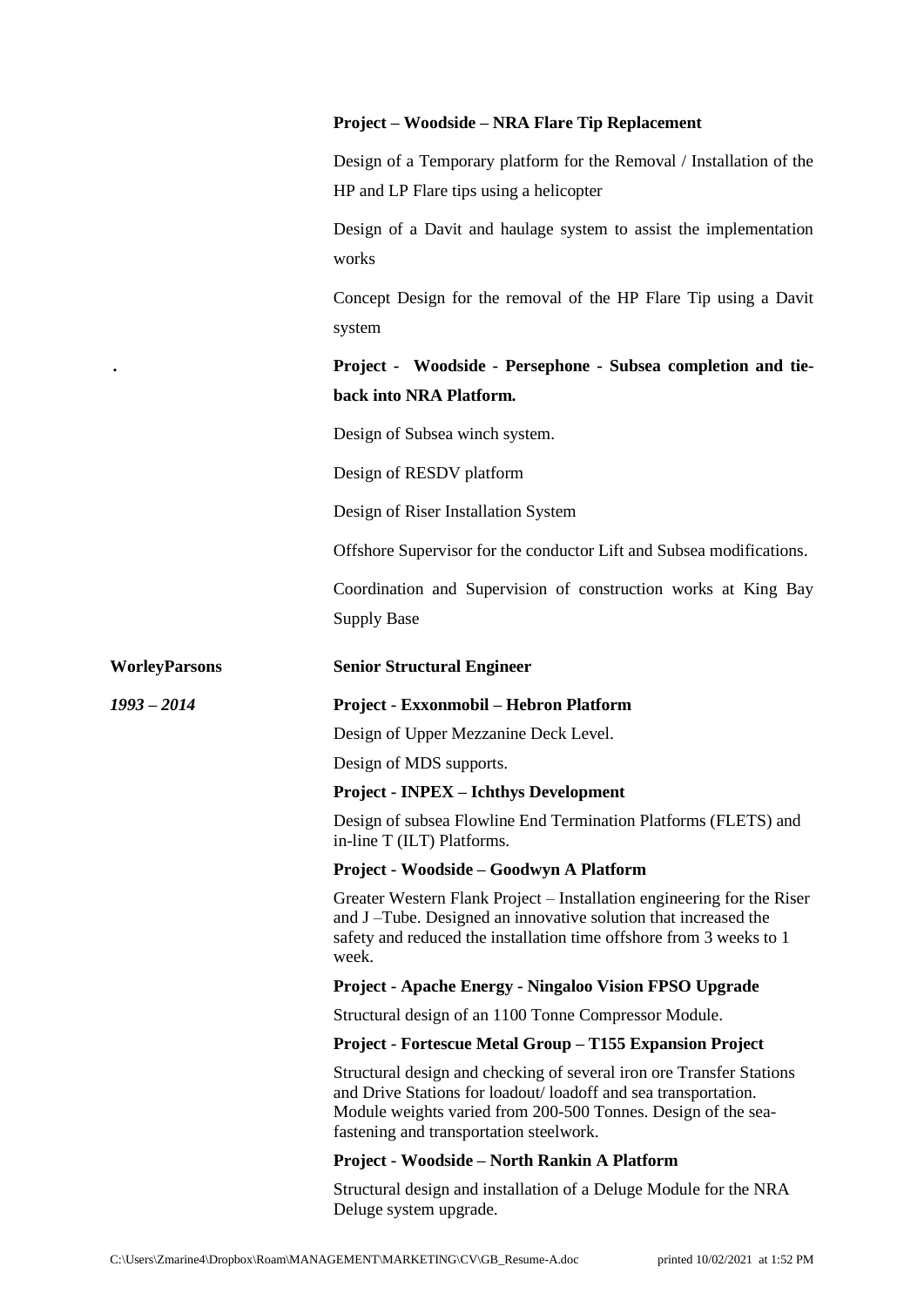Structural design of the bridge support on NRA for the 2nd Bridge from NRB.

## **Project - ConocoPhillips – Bayu Undan Platform**

Provided structural support for the Bayu Undan 2010 shutdown project, including the design and installation of a multilevel module to support the relocation of the PSV valves.

Provided structural support for the Bayu Undan shutdown project, and follow on maintenance contract.

#### **Project - Woodside – Angel Platform**

Package Engineer for Steel Procurement and an Aluminium Helideck.Detailed design of jacket leg ring stiffeners and launch rails. Checking Engineer for the topside module. Construction Support.

#### **Project - Woodside – Perseus over Goodwyn A - FEED**

Design of support steelwork for Perseus subsea well tie-ins to the Goodwyn topside modules.

## **Project - ADMA-OPCO - Umm Shaif Gas Injection Facilites – FEED Optimisation**

UAP Topside Design – 6000 Te Module. Analysis included Loadout, Transportation, Floatover and Inplace design.

SRP Topside Design – 4000 Te Module. Analysis included Loadout, Transportation, Floatover and Inplace design.

Compression Platform, 1660 Te Jacket Design - Analysis included Loadout, Transportation, Lift, and Floatover design.

#### **Project - Technip - Mutineer/ Exeter FPSO Project**

Design of support steelwork for process equipment for the FPSO. Design check of the process support modules for the FPSO

## **Project - Clough Engineering - Bassgas Project**

Design of installation and sea transportation aids for the self-installing platform. Checking of barge for load out and sea transportation. Checking of fabrication yard calculations for lifting and skidding of the platform. Design of temporary installation equipment, including sand jacks and generator support steelwork.

## **Project - BHP Billiton - Minerva Development**

Design of Subsea Protection Frames.

#### **Project - BHP Billiton - Griffin Development**

Reanalysis of the mooring system for the Mid-depth Buoys.

## **Project - Phillips Petroleum - Bayu Undan Platform**

Engineering checking of the CUQ module.

#### **Project - Chevron - MFP Phase 2**

Design of topside module for the Minimum Facilities Platform Phase 2.

#### **Project - Chevron - Benchamas Platform**

Installation engineering for modules ranging from 300 Ton to 30 Ton for the Benchamas Expansion Project.

#### **Project - Apache Energy - Gibson/South Plato Platform**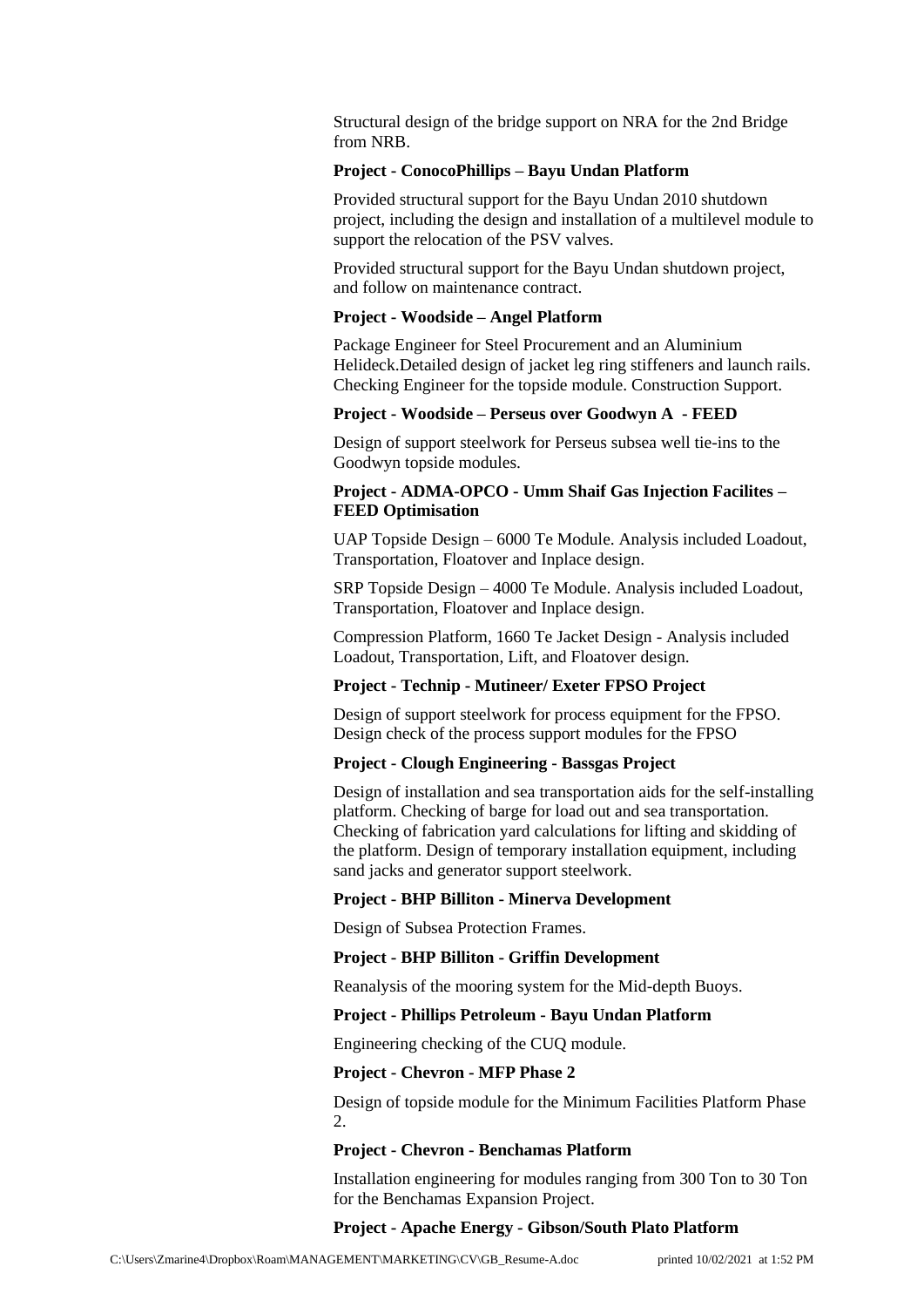Design and supervision of drafting of a minimum facilities Platform. Coordinating all disciplines to provide a cost effective solution for the client.

## **Project - Apache Energy - Simpson Alpha & Bravo Platforms**

Design and supervision of drafting of a minimum facilities Platform, including installation engineering. Coordinating all disciplines to provide a cost effective solution for the client.

# **Project - Japan Vietnam Petroleum Co., LTD - Rang Dong Field Development- WHP-E1**

Design and supervision of drafting of a Well Bay Module.

## **Unocal Thailand - North Pailin Central Process Platform**

Design of 2200Ton Topside Module. Analysis included, inplace, lift, loadout and transportation using the SACS computer program.

# **Project - Woodside Offshore Petroleum - North Rankin A Platform**

Modification and upgrade of existing Drilling Rig to increase the AHD drilling capacity.

Design of new 200 Tonne Subbase.

## **Project - Woodside Offshore Petroleum - Goodwyn A Platform**

Modification and upgrade of existing Drilling Rig to increase the AHD drilling capacity.

# **Project - Halliburton Australia P/L - Rig 200 Cement Module Design**

Design and supervision of drafting and construction of Cement Module for Rig 200.

# **Project - Esso Australia Ltd - Infill Drilling Programs, BMB, MLA, SNA, CBA, TNA, FTA, MKA**

Design and supervision of drafting of preparatory work for several Infill Drilling Programs.

Analysis of Topside Modules for drilling rig loads

# **Wholohan Grill and Structural Engineer**

# **PartnersPty Ltd**

# *1989 – 1993* **Project - Woodside Offshore Petroleum - Goodwyn 'A' Platform**

Conceptual design of a lifting grillage to support the 'F' drilling rig modules. Total lift weight = 1800 Tonne. This included detailed analysis of the 'F' drilling modules and subsequent strengthening, bumper design, and loadout analysis.

Detailed design and analysis of the installation of module 'G' drilling rig including supervision of drafting. Design of primary and secondary bumper guides. Design of spreader beams. Total lift weight = 1000 Tonne.

Design of primary and secondary bumpers for the installation of Module 'K', including strengthening of module 'G' to accommodate the installation loads. Total lift weight  $= 200$  Tonne.

# **Esso Australia Ltd - Various Brownfield Projects**